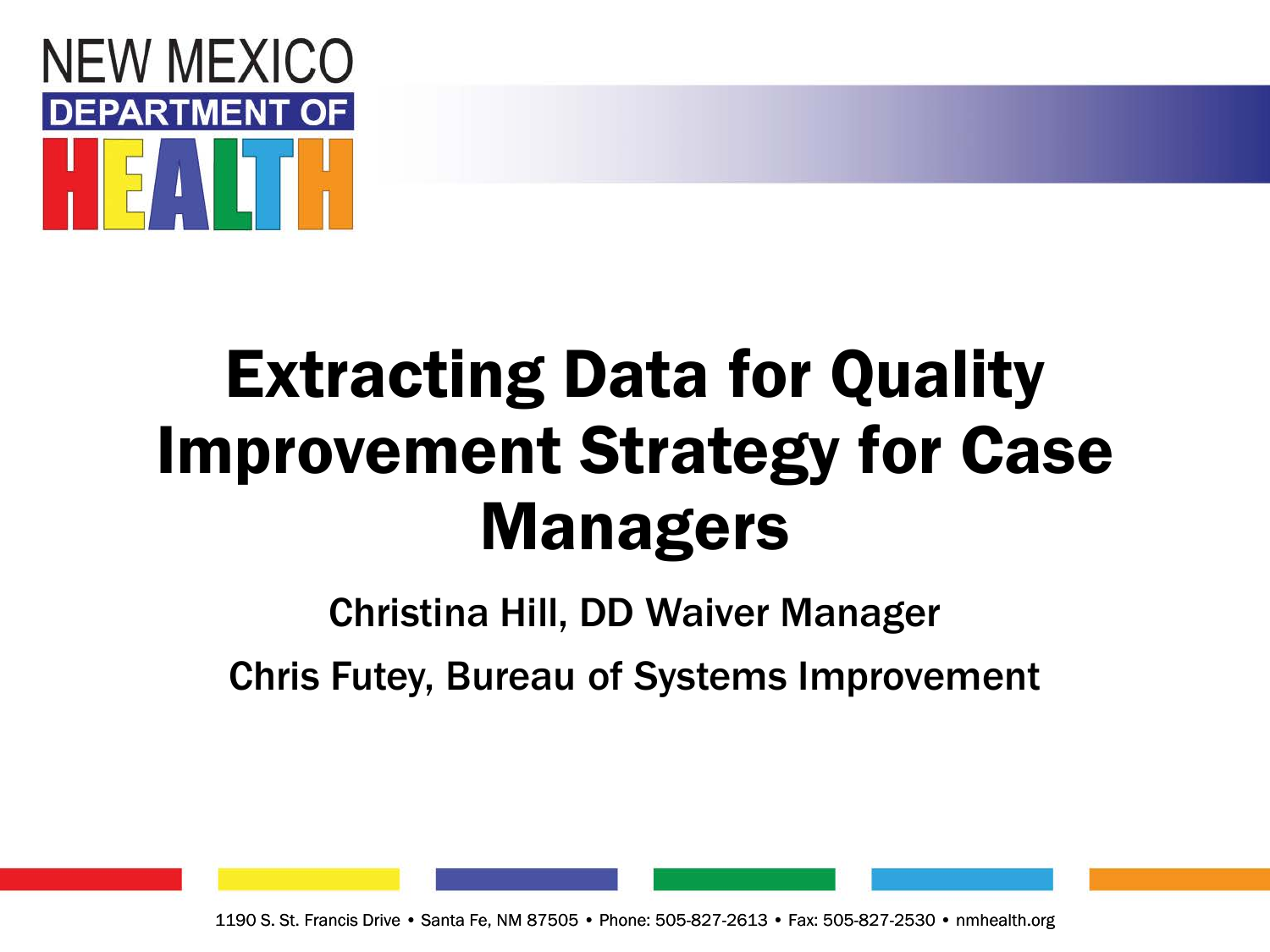### **Objectives**

At the end of this training, participants will be able to:

- 1. Understand how data collection and analysis can promote quality improvement at an individual and statewide level
- 2. Export, filter, and organize data gathered from the CM Site Visit forms
- 3. Understand expectations for KPI reporting to DDSD
- 4. Generate ideas from data exports to assist with agency QIS as described in the DD Waiver Service **Standards**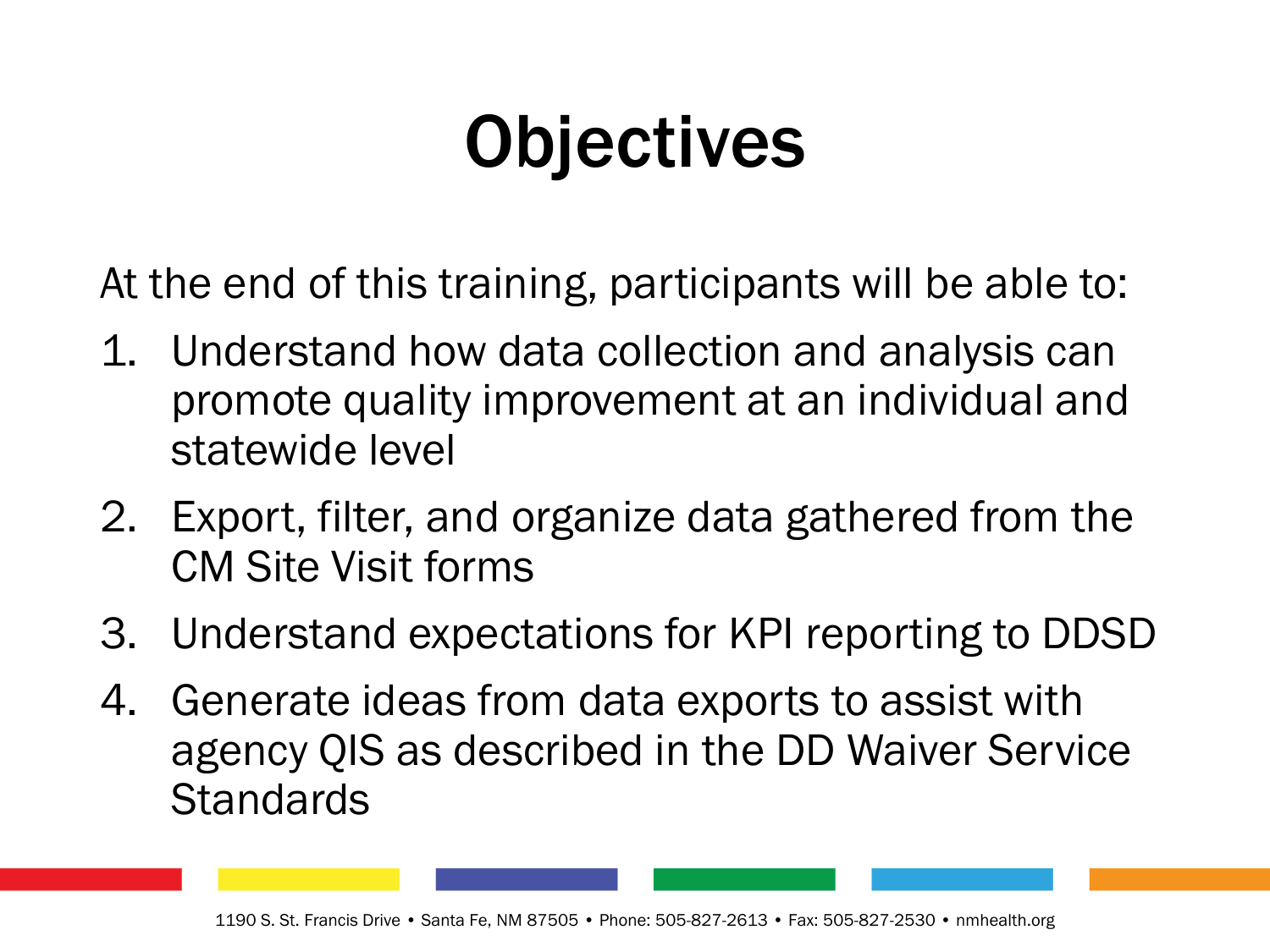# Quality is not an act, it is a habit!

Aristotle

1190 S. St. Francis Drive • Santa Fe, NM 87505 • Phone: 505-827-2613 • Fax: 505-827-2530 • nmhealth.org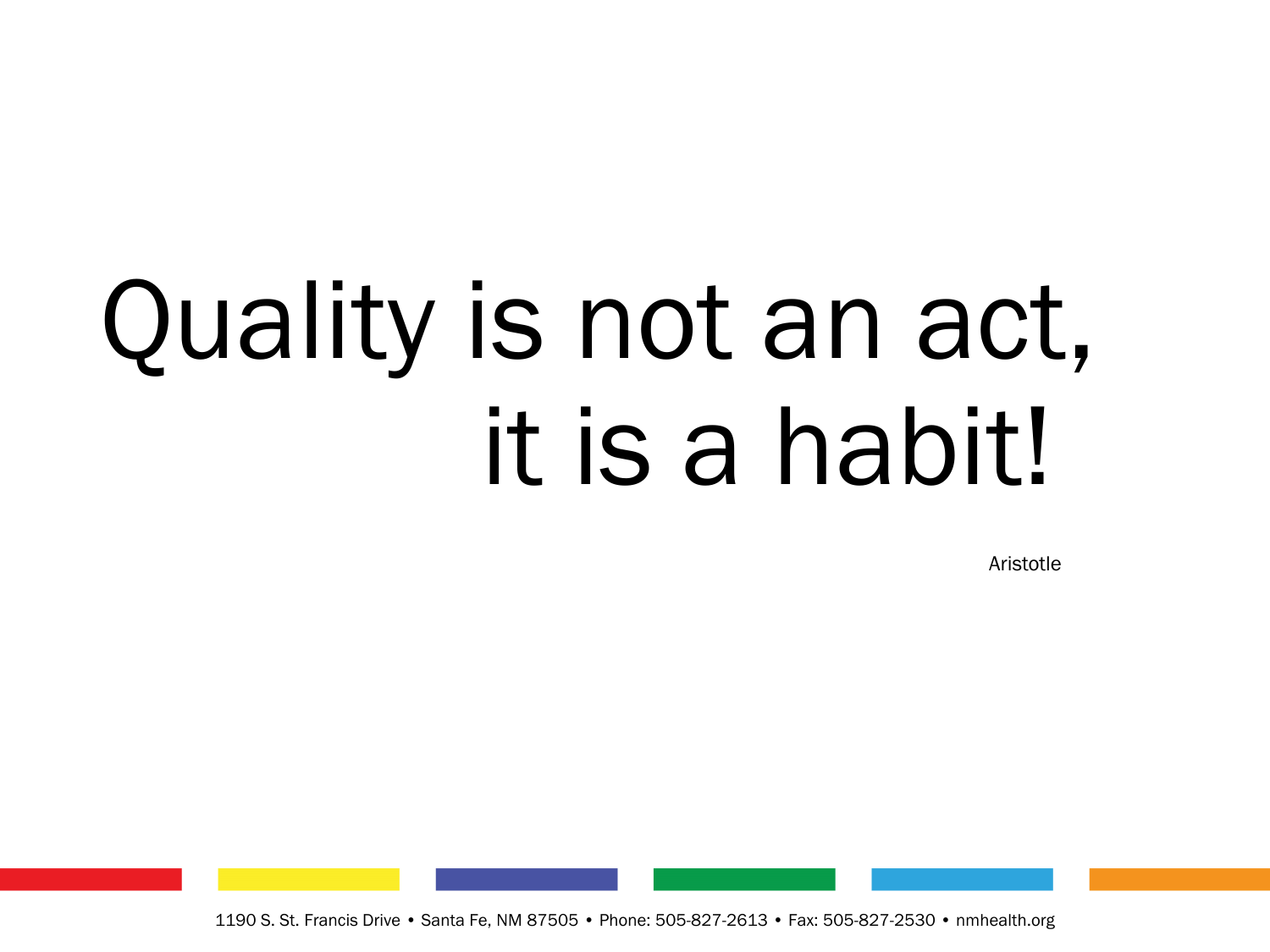#### How do we get to quality? What not to do…

- 1. Make standard decisions or policy based on weak or limited anecdotal information
- 2. Make decisions based on emotion
- 3. Let "good enough" be enough
- 4. Look for blame
- 5. Avoid the use of data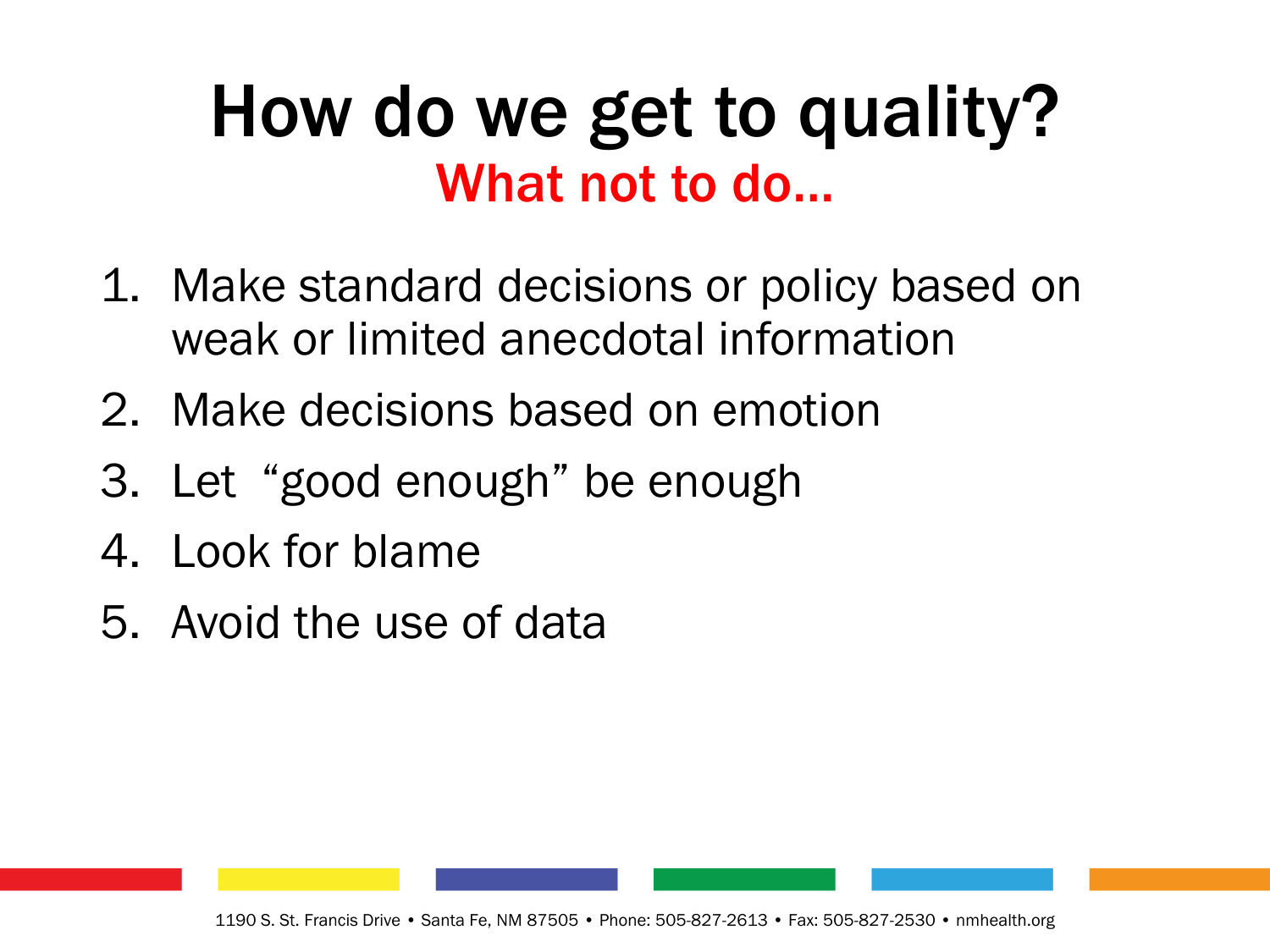# How do we get to quality?

Build a strong culture in your agency to set expectations:

Expect quality

Expect desire to always improve

Use data (How can we tell if there is improvement if there is not measure ?)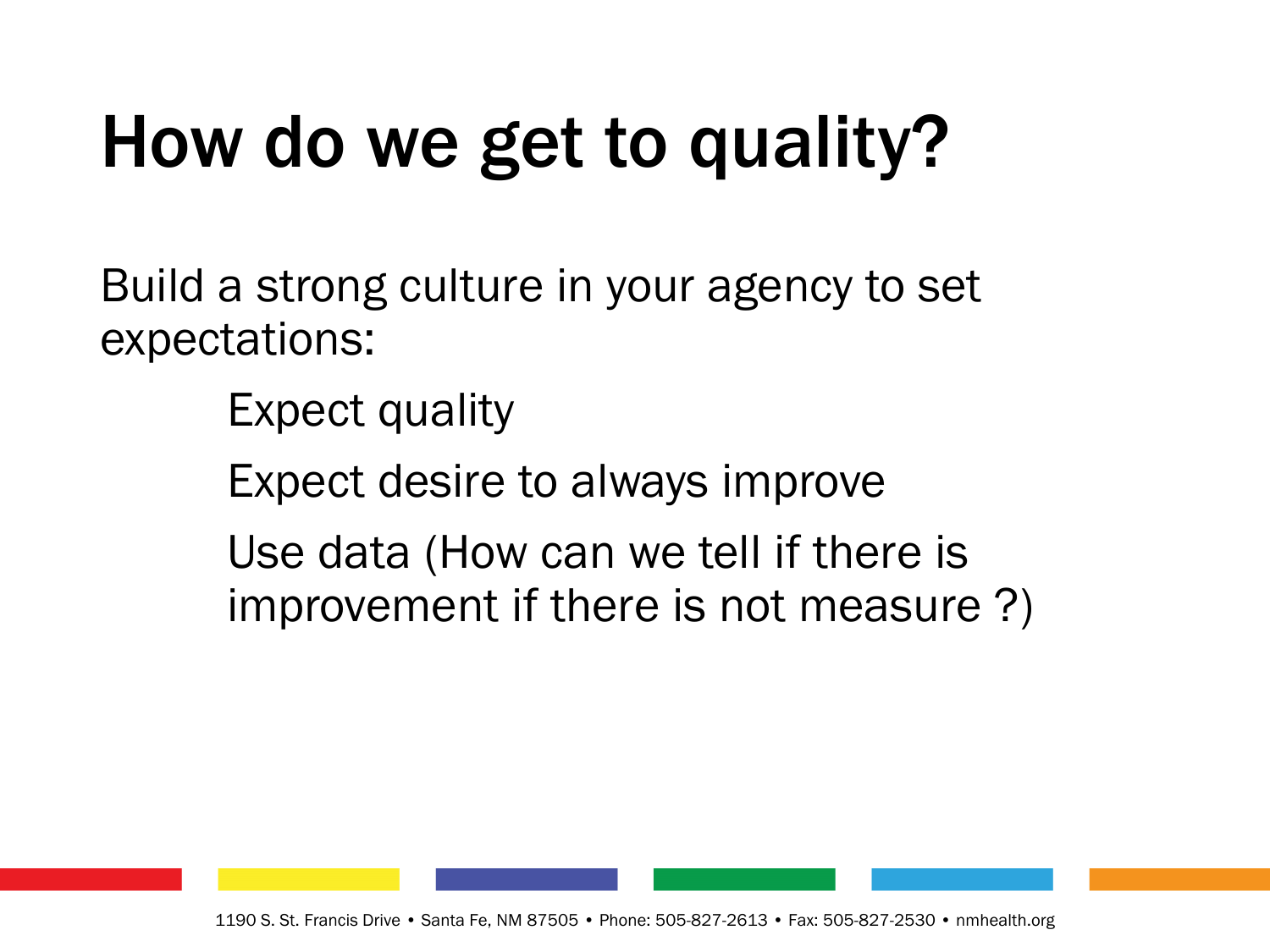# How do we get to quality?

- Make approach about prevention of future errors
- Foundational belief–human error is a fact of life
- Ask why and learn from mistakes, focusing on changing the system
- Compliance more automatic if continuous quality improvement is present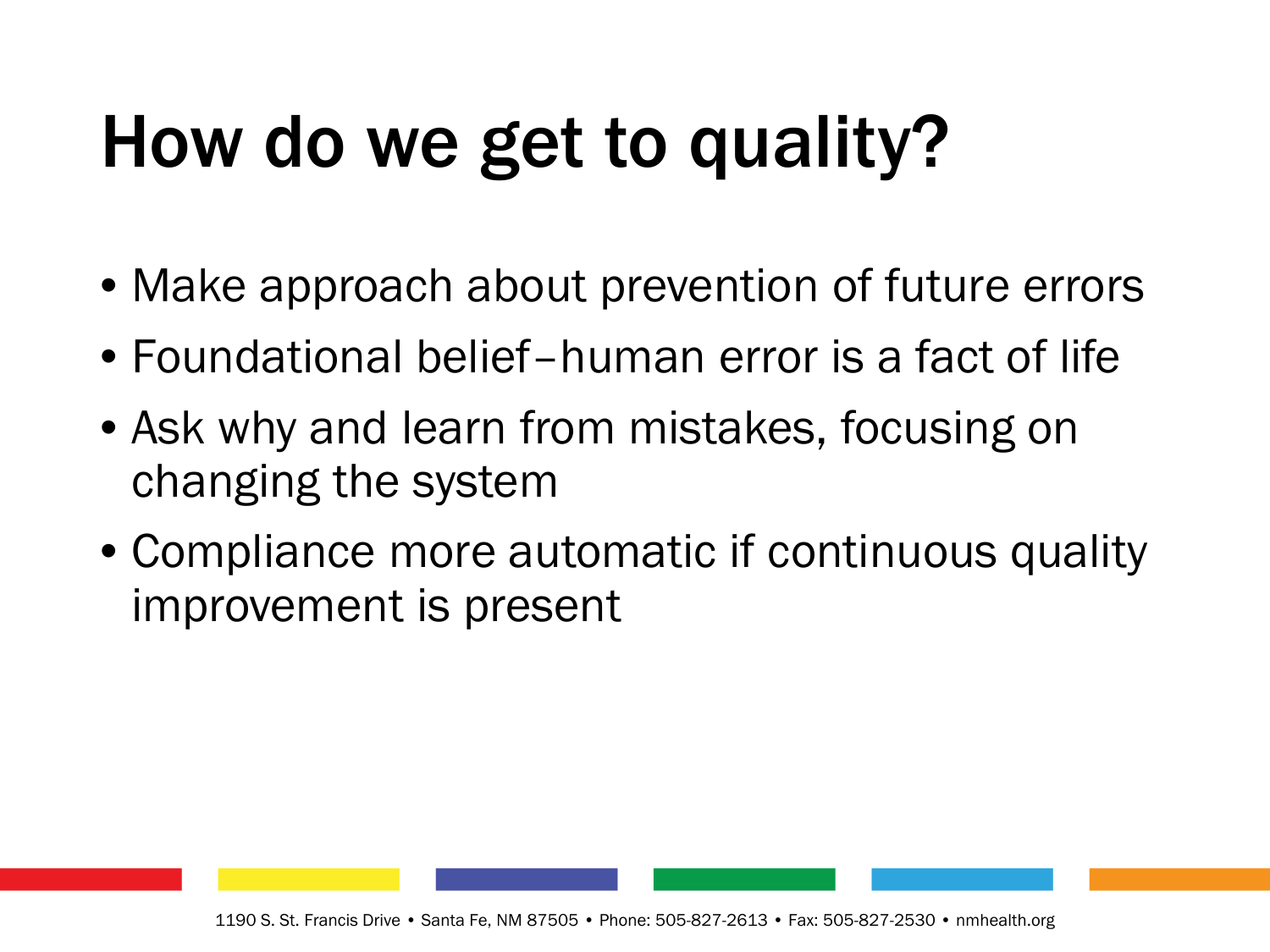- Use Therap Individual Profile for status/snapshot of individual caseload
- Use Therap Supervisor Profile for status/snapshot of caseload you supervise
- Use Admin Profile for Aggregating data from agency and KPI reporting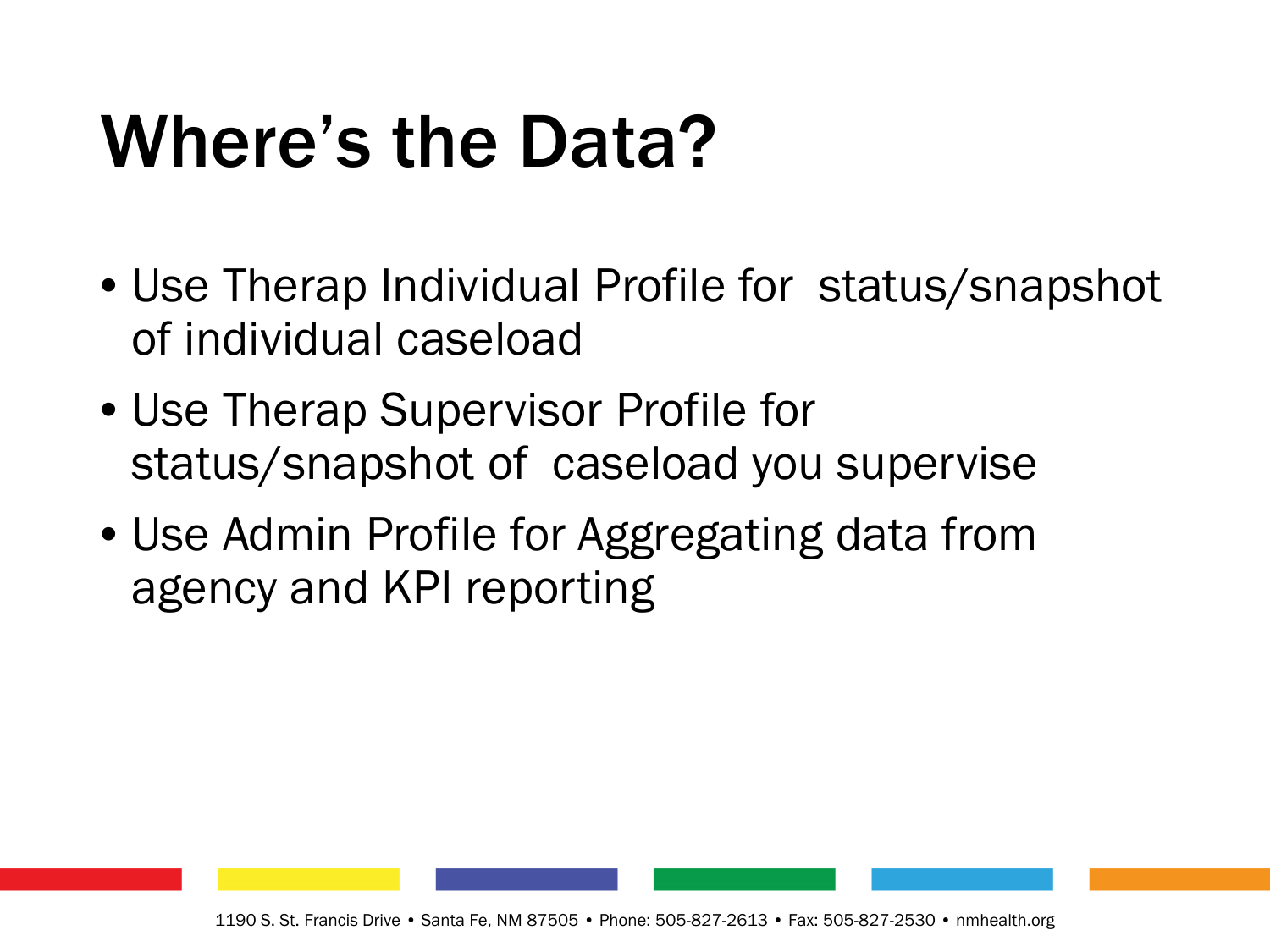Therap Agency Report Library contains two related reports:

#### **Report Name**

#### **Case Note Detailed Report**

This report will show Case Note details similar to regular Case Note search with two additional columns for Activity Type and Location. Further two columns have been added, known as Time Duration (Hour) and Billed. The Note will be displayed once the report is exported to Excel.

#### **Case Note Report :: Case Note with Questionnaire info**

This report includes all case notes that have questionnaires included. Questions and answers from the questionnaire will be displayed. Prior to running the report, a user can enter service dates (up to one year date range) and filter results by the questionnaire name or the template name. The questionnaire or template name can be a partial match, meaning it contains a keyword from the title but does not need to include the whole title. They can also be left blank, which would return questionnaire details from all templates/questionnaires.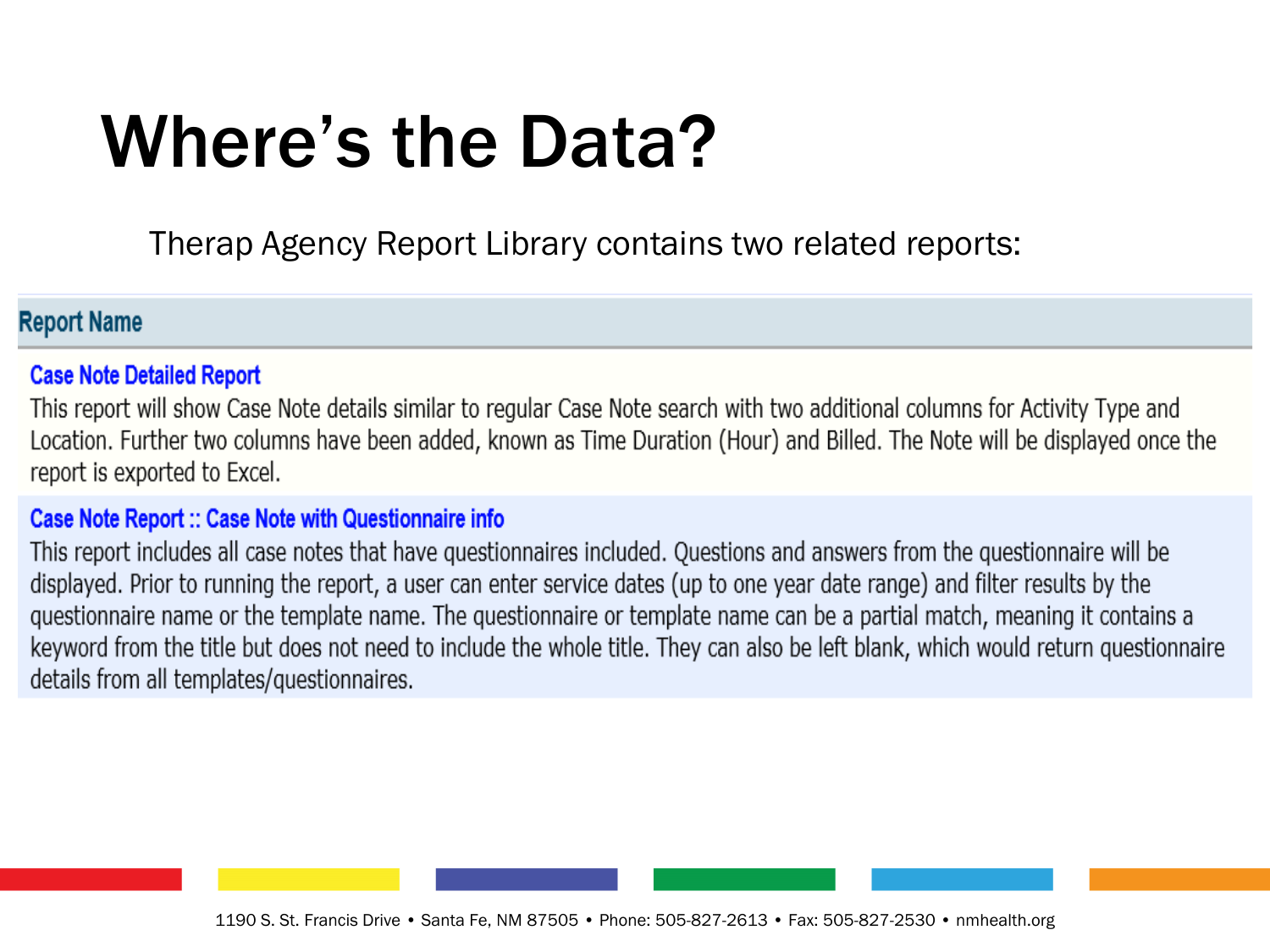- Export *Case Note with Questionnaire Detail* to Excel
- Paste data into DDSD Monthly Site Visit Report Template containing filtered worksheets

#### For 2013-2016 versions of Excel



#### For earlier versions of Excel

| $KPI #1$ and #3 $\parallel$ KPI #2 $\parallel$ Actions $\parallel$ All Questions filter | Data Source | Instructions |
|-----------------------------------------------------------------------------------------|-------------|--------------|
|                                                                                         |             |              |
|                                                                                         |             |              |
|                                                                                         |             |              |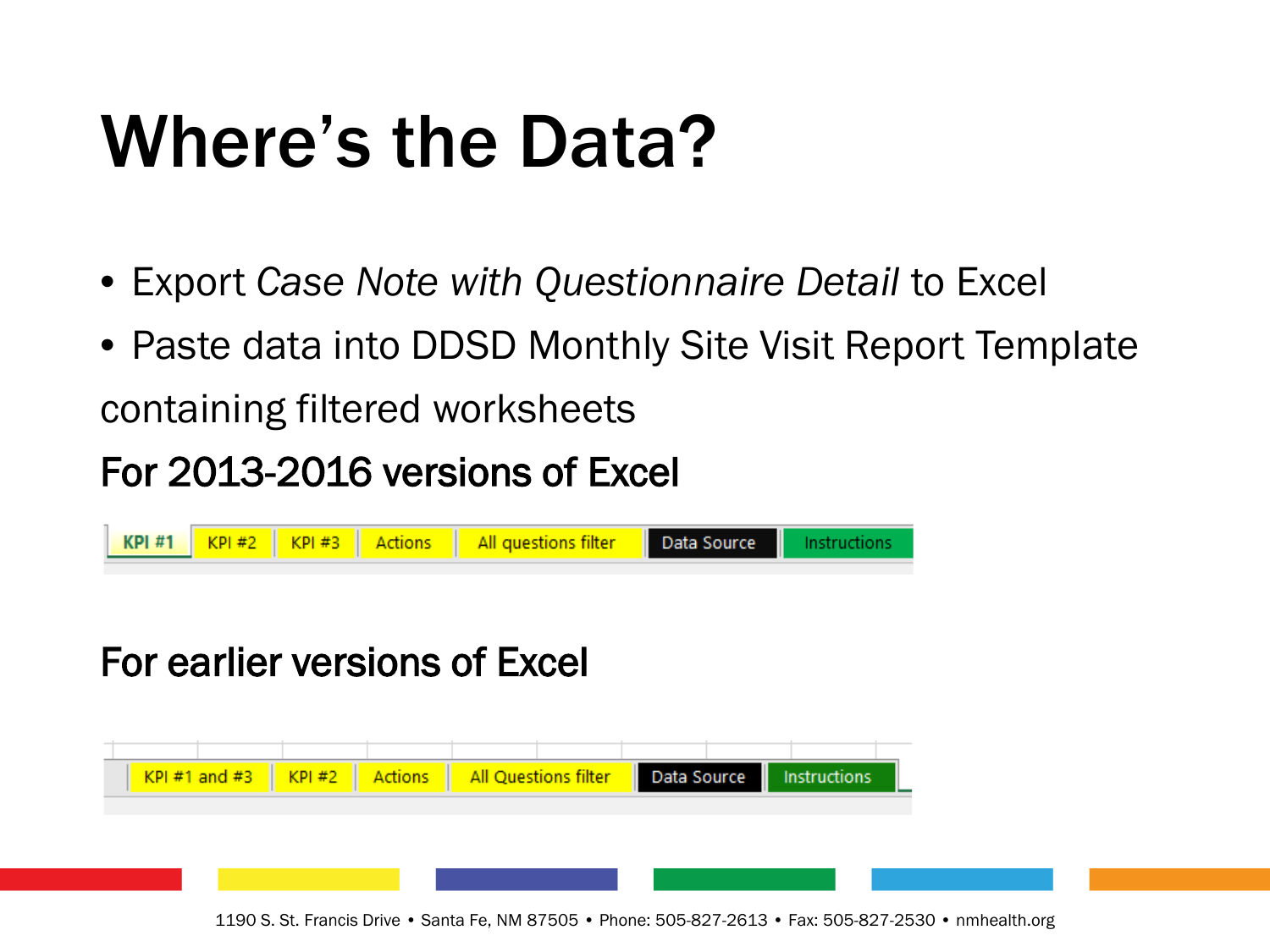

- KPI #1 ISP Implementation-Measures for Question 34
- KPI #2 Completed Medical Appointments- Measures for Questions 17 and 18
- KPI #3 CCS in Non-Disability Specific Settings Measures for Question 28
- Actions Table provides snapshot of answers to Questions 43 and 44 about actions needed by individual case manager
- All Question filter pivot table set up to organize and filter all questions by individual, case manager, service date, and response
- Data Source- worksheet that houses the data exported and pasted from Therap
- Instructions- Provides tips and instructions for copying and pasting large data sets, connecting to the data source, and printing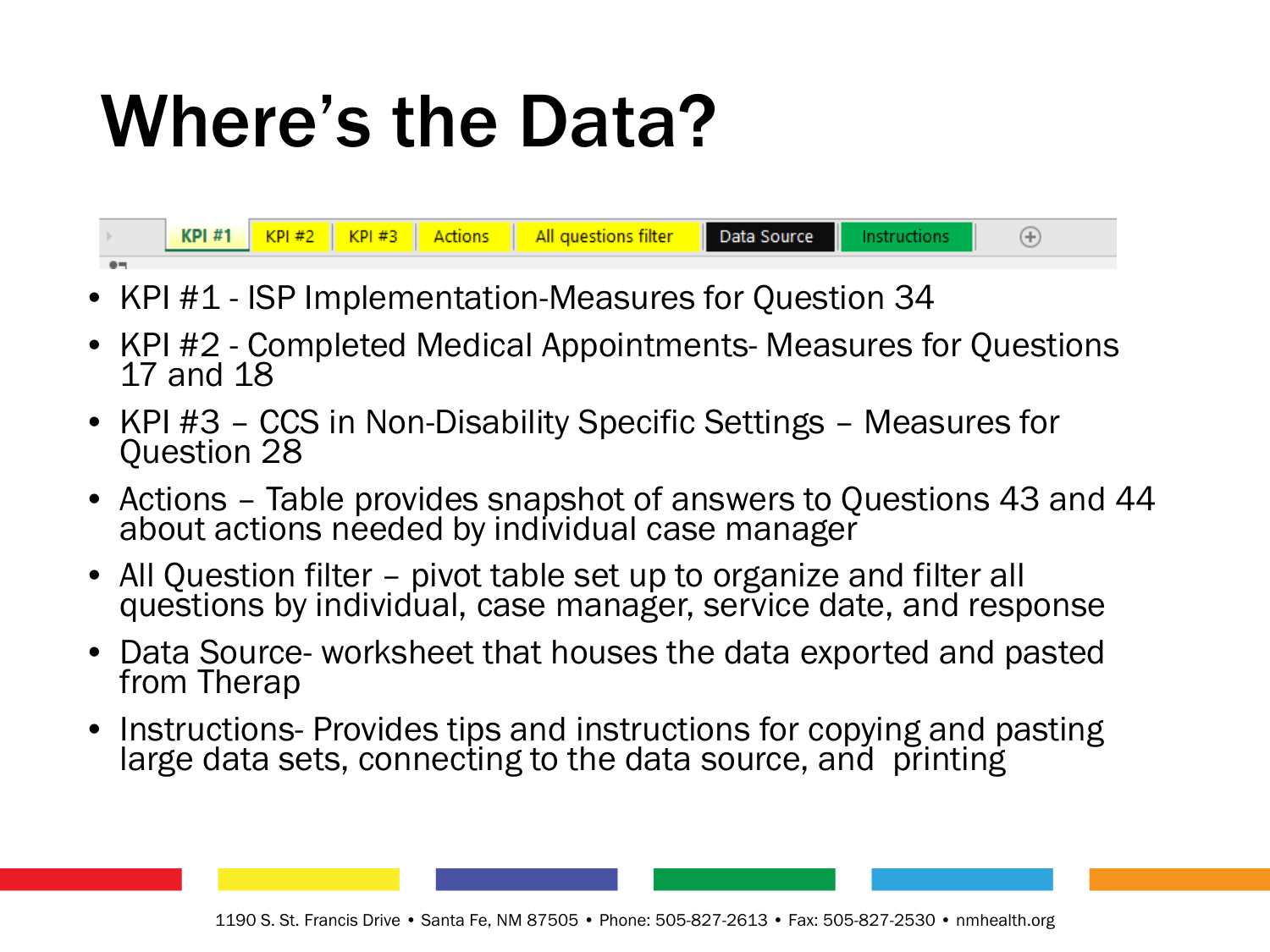### KPI Reporting

- Resource: CM QI Technical Assitance Guide
- Remember your percentages represent the best information you can determine at a point in time which is the site visit
- Look for trends and analyze over time, each month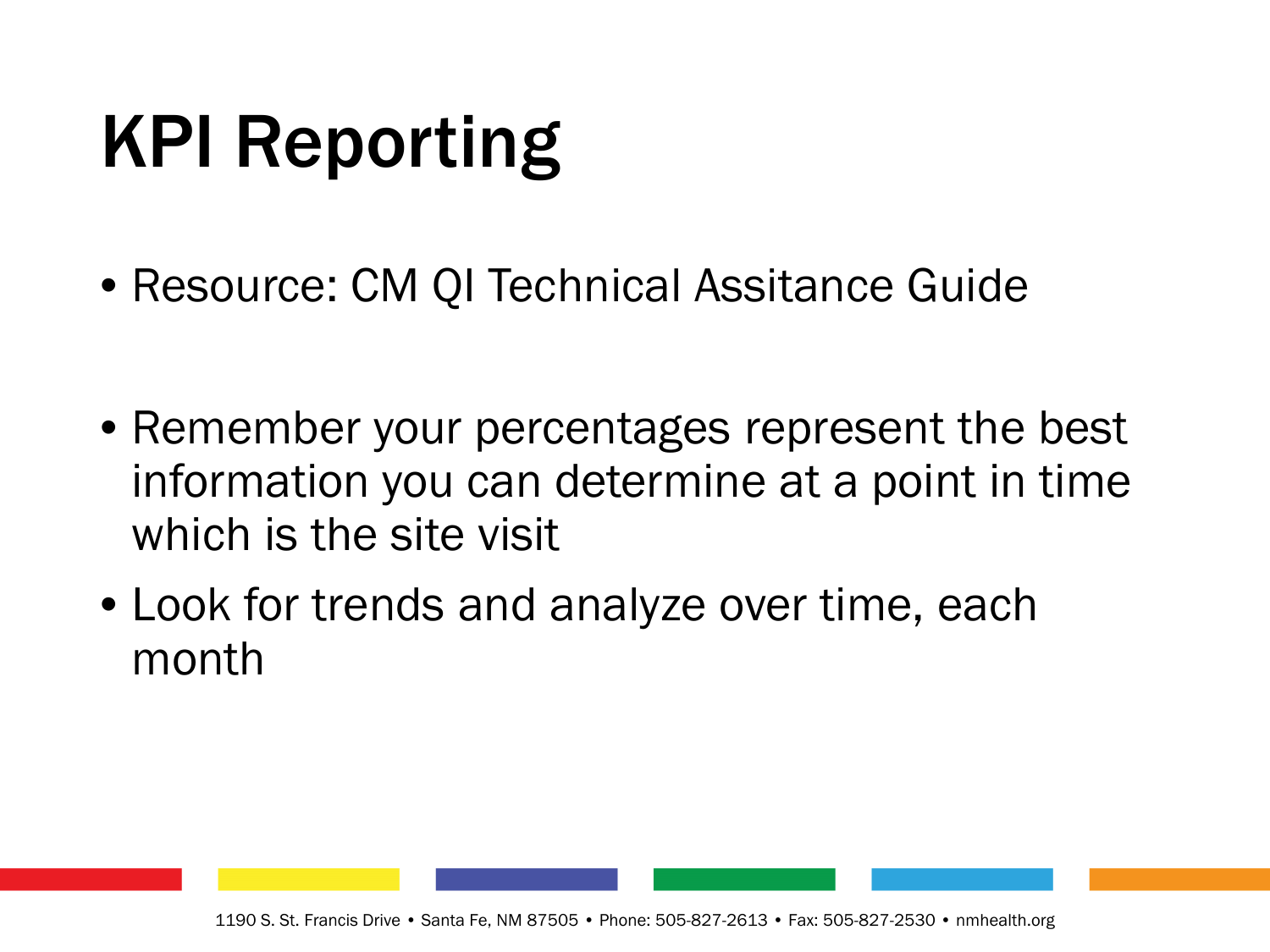### DD Waiver Service Standards –

Quality Improvement Strategy includes:

- Developing a QI Plan
- Using data (CM now have site visit data)
- Implementing QI Committee
- Preparing an annual report addressing QA and QI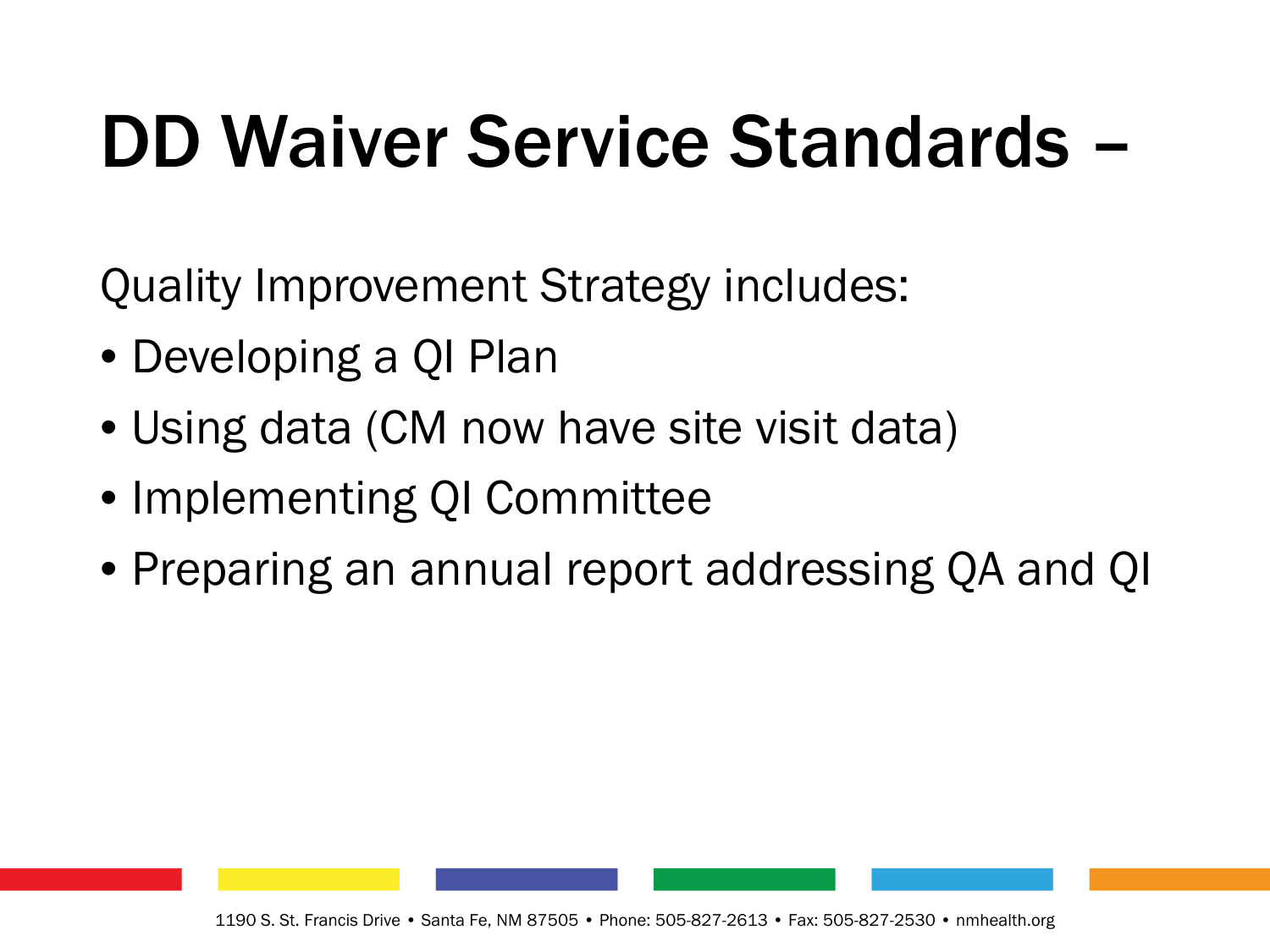### Plan Do Study Act

If you can't measure it, how do you know if a change is an improvement ?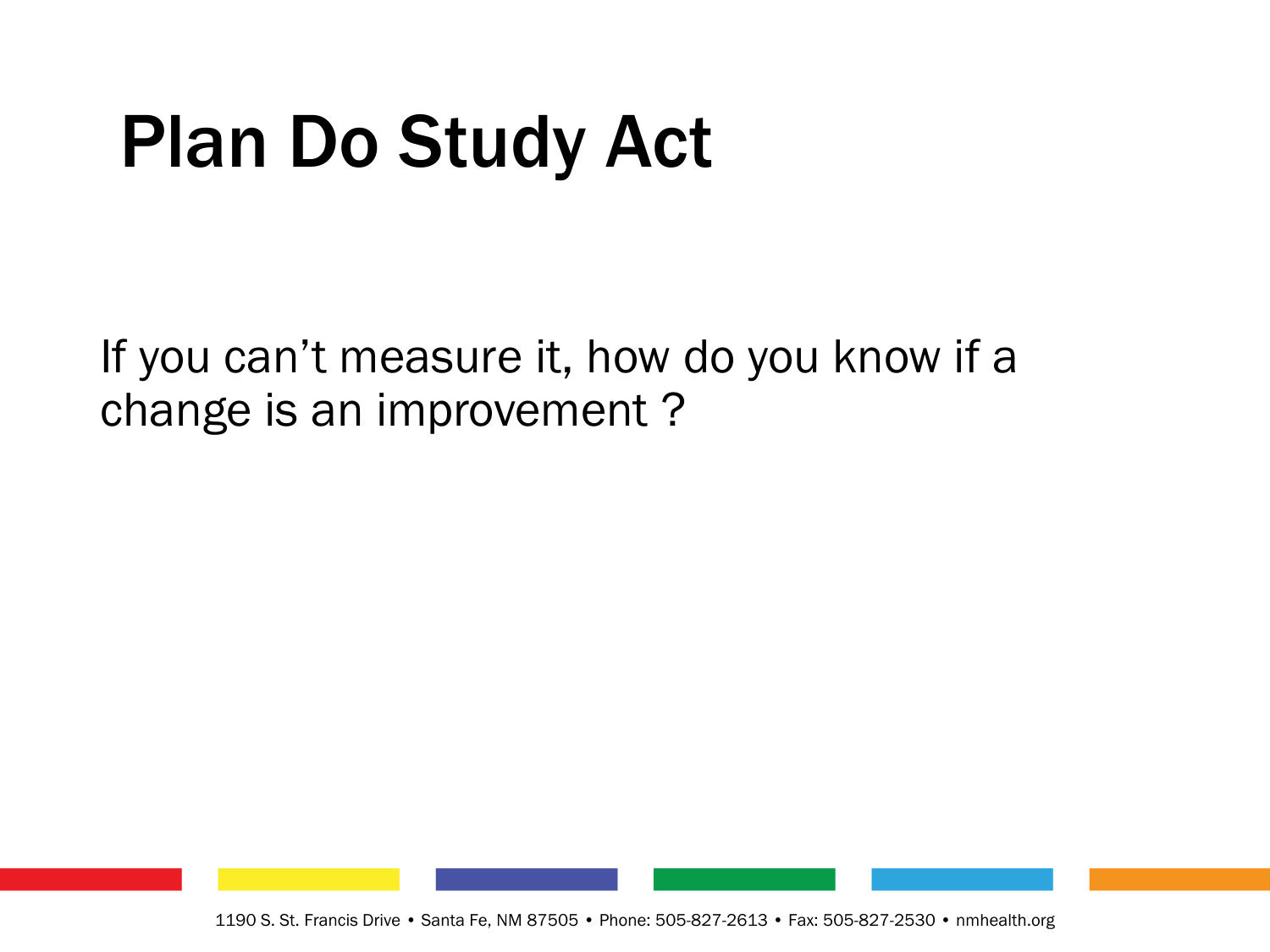#### What can the site visit data help with?

Content Categories

- 1. Preparation
- 2. Rights
- 3. Individual Satisfaction
- 4. Environment
- 5. Equipment
- 6. Health (including related KPI-Medical Appointments)
- 7. Behavior
- 8. Service Delivery, including related KPI- CCS in non-disability specific setting
- 9. Individual Service Plan (ISP),including related KPI- ISP Implementation
- 10. Abuse, neglect, and exploitation (ANE)
- 11. Actions

#### Sample issues: Closing the loop, Informed Choice, Rights, Individual **Satisfaction**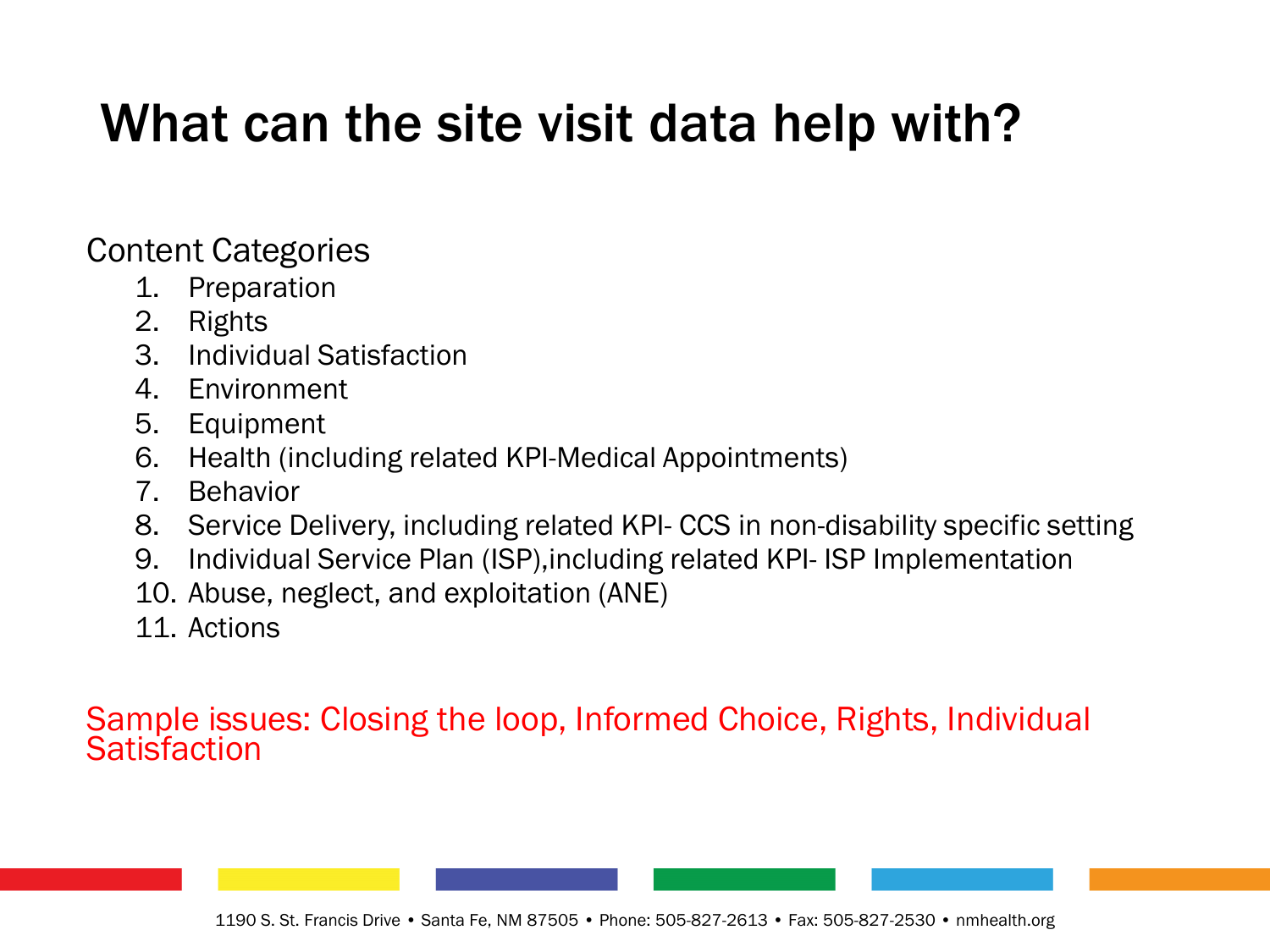# Culture of Quality is a Process

- First attempt with accessible data for case managers ("If at first you don't succeed,...)
- Provide feedback as we go
- Expect changes to questions and measures to get more meaningful data
- Need to find a balance (Too much data can be just as bad as not enough data)

Remember we are also documenting a site visit thoroughly and raising expectations for monitoring new areas, e.g., Rights and Individual **Satisfaction**